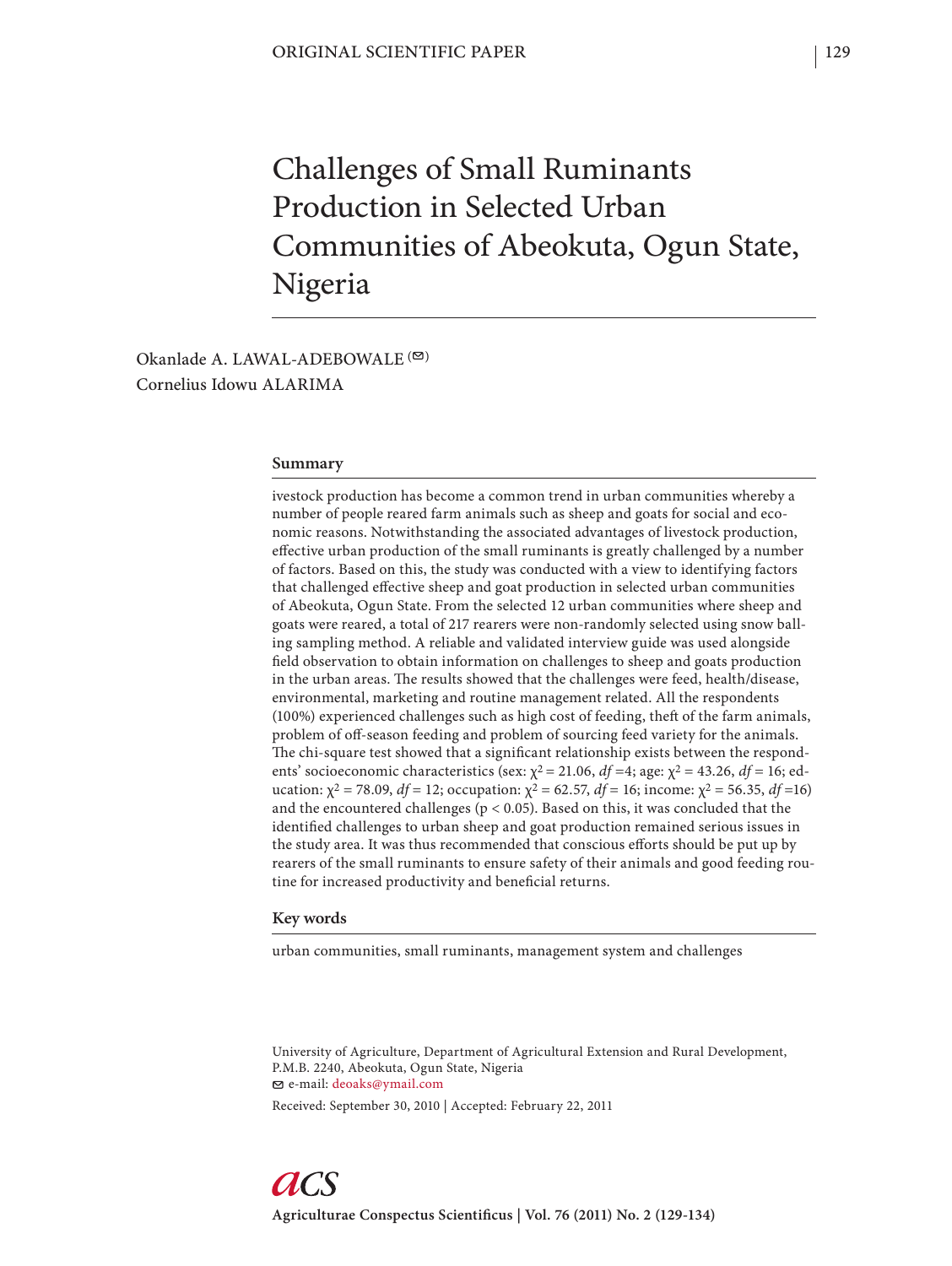## **Introduction**

Agriculture, which entails land cultivation for crop production and rearing of farm animals for man and industrial use, is traditionally carried out in the rural areas. The trend of crop and livestock production has however shifted to urban communities where a number of people cultivate land for crop production, mostly arable crops, and rearing of farm animals. As observed in rural communities, commonly raised farm animals in urban areas, particularly in Abeokuta communities include sheep, goat, poultry, pig, rabbits and fishes. While poultry and fishes are commercially produced in the urban areas (Bada, 2004; Aihonsu *et al.*, 2006; Apantaku *et al.,* 2006) farm animals such as sheep, goat, pig and rabbits are largely produced at subsistence level, or at most, on small scale production (Gefu, 1992; Centre for Technical Agricultural and Rural Cooperation – CTA, 2009). The subsistence level of production may have been borne out of high cost of feeding and maintenance of the farm animals (Egbunike and Nworgu, 2006) and longer maturity period it takes the animals to attain table or market size, or optimum breeding and slaughter weight as opined by Muhammad and Abubakar (1998). Specifically, it takes sheep and goats between 2 and 2½years to attain table size against the range of two to six months it takes poultry and fishes to attain table size. Although, sheep and goats command high market value during the festive seasons, meat from these small ruminants are less patronised or consumed outside the festive seasons owing to the fact that sheep and goat meats are relatively expensive in relation to beef and fish, which are cheaper and as such have become ready source of protein for consumption by most households in the urban communities.

Nevertheless, rearing of the small ruminant animals – sheep and goats, in urban areas has continued to be on the increase largely due to procreative abilities of the animals. For instance both sheep and goat produce or give birth to young ones within a relatively short time of five months. While sheep mostly produce between one and two lambs, goats on the other hand produce twin and at times triplets, and these takes place twice a year for both sheep and goats. In addition, the reared small ruminants served as ready or emergency source of income and meat for households as the animal could be sold or slaughtered in time of dare financial needs (Musa et al., 1998; Thornton et *al.*, 2002). Notwithstanding these advantages of sheep and goat rearing in the urban areas, management of these farm animals has greatly been challenged or hampered by a number of production and environmental factors. According to Conroy (2005) these challenges affect the animals in terms of number (that is kept by households) and productivity. On this ground, the study delved into identifying the actual environmental and production/management factors that challenged sheep and goat rearing in selected urban communities of Abeokuta. In addition, the study proposed possible ways of ameliorating the identified challenges to sheep and goat rearing in the study area. Specifically, objectives are:

- 1. to describe the socioeconomic characteristics of urban sheep and goat rearers,
- 2. to examine the number of sheep and goats owned by each of the rearers,
- 3. to identify the employed production system of sheep and goat management by the rearers,
- 4. to identify the production constraints that challenged effective sheep and goat management in the urban communities of Abeokuta,

## **Study hypotheses**

Ho: There is no significant relationship between the socioeconomic characteristics of the rearers of small ruminants and the experienced production challenges.

# **Methodology**

Study area: The study was carried out in selected urban communities of Abeokuta, Ogun State. The state, which was created in 1976 out of the old Western Nigeria, has a land area of about 16,409 square kilometres and is located on latitudes 6º 30' and 8º 10' N and longitude 2º 15' and 4º 15' E in the coastal region of West Africa. Politically, Ogun state was divided into 20 Local Government Areas (LGAs) out of which two of the LGAs-Abeokuta North and Abeokuta South, constitute Abeokuta, the state capital. Abeokuta communities were largely occupied by the Yoruba speaking tribe and partly by other ethnic tribes. Major occupation in the area include trading, tie and dye, pottery and artefacts, craft work and civil service. However, some of the inhabitants engaged in urban agriculture comprising of crop cultivation and livestock production.

## **Sampling procedure and sampling size**

**Study domain:** Based on field observation of the prevalence of sheep and goats rearing in urban areas of Abeokuta, a total of 12 urban communities, namely Asero, Obantoko, Eleweran, Lafenwa, Ita-Oshin, Isale-Ake, Adigbe, Onokolobo, Iberekodo, Elega, Kugba and Idi-Aba, were purposively selected. These areas classified urban were characterised by high population density, infrastructural facilities<sup>1</sup>, merchandising/commercial businesses and the affective feeling of living in urban community. Each of the respondents (sheep and goat rearers) was however selected through snow balling – a non-probability sampling method, in which residence of the selected communities were asked about the owners of identified sheep and goats roaming the streets, and those having the farm animals kept in sighted enclosures. This method of respondents' selection became appropriate for this study due to non-availability of the list of sheep and goat rearers in the urban areas. Based on this, a total of 217 respondents who cooperatively gave out their time to respond to the conducted interviews were eventually selected for data collection.

<sup>&</sup>lt;sup>1</sup> The infrastructural facilities include brick buildings, road network, electric power supply, water source – which are mostly wells. These characteristic features differentiate the urban communities from the rural ones. Rural communities on the other hand are characterised by low population density, poorly available or completely lacking infrastructural facilities, farming and agro-processing largely dominate the economic activities of the area, and the dwellers were of the affective feelings that they reside in rural communities.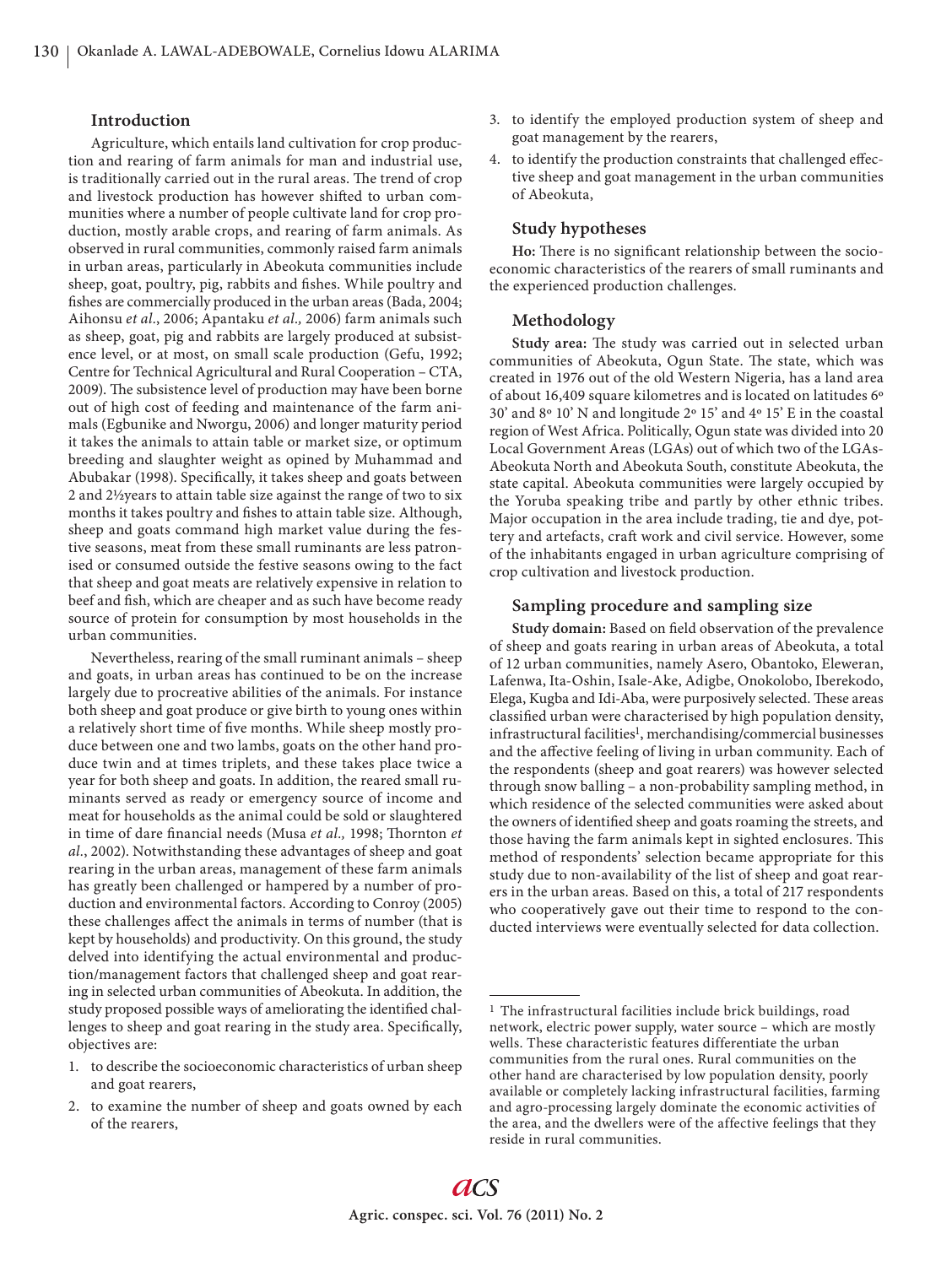# **Data collection**

Data on socioeconomic characteristics, sheep and goat management system and challenges to effective production were collected from the rearers through the use of interview guide, interactive discussion and field observation.

## **Validity and reliability of the interview guide**

TThe interview guide was however subjected to face and content validity with the help of resource persons in community development, animal science and agricultural extension. This was done in order to ensure that the study variables were appropriately and adequately measured. The reliability of the data gathering instrument was conducted using test-re-test method. On this note, the interview guide was administered on about 20 urban goat rearers at interval of two weeks after which the responses were compared facially. Items that were readily responded to were ascertained okay while the ones that were too technical or ambiguous were modified to ensure the reliability and standardisation of the interview guide.

#### **Data analysis**

The obtained data were subjected to descriptive and inferential statistics. The descriptive statistical tools used include frequency counts and percentages while chi-square was used as inferential statistics. While the descriptive statistics form the basis for discussion of the obtained results, the inferential statistics was used to establish the relationship between the respondents' socioeconomic characteristics and their production challenges.

## **Result and discussion**

## **Socioeconomic characteristics of the urban goat rearers**

Table 1 shows that most of the sheep and goat rearers (68.7%) were males. This observation suggests that men take the lead to initiate and acquire the small ruminants for rearing. This notwithstanding, all in the households – be it male or female, youth and adult, parents and children, take care of the farm animals, providing them feeds and ensuring their safety. About 33.6% of the rearers fell between the age range of 31 and 40 and 31.3% of them between 21 and 30 years of age. This implies that rearers of sheep and goat in the urban communities of Abeokuta, Ogun State were young. In view of this, the respondents were inferred as dynamic with vgour to carryout the harculine tasks of sheep and goat rearing. With the exception of about 27% of the sheep and goat rearers, nearly all others had one form of formal education or the other. Most of them (37.3%) had secondary school education and 18.9% had tertiary school education. This implies that the enlightened ones are in the study were interested in sheep and goats rearing.

Categorisation of the respondents on the basis of their primary means of livelihood showed that most of them (29.0%) were in the teaching profession and 26.3% of them were technicians which include roadside mechanics, carpenters, craft workers, welders, brick layers etc. Others involved in the urban management of sheep and goats include civil servants, traders and retired personnel. A common thing to these professions was the time factor which their primary occupation allowed for other activities. In

| Table 1. Socioeconomic characteristics of the urban goat |  |
|----------------------------------------------------------|--|
| rearers $(217)$                                          |  |

| Variables               | Frequency | Percentage |
|-------------------------|-----------|------------|
| Sex                     |           |            |
| Male                    | 149       | 68.7       |
| Female                  | 68        | 31.3       |
| Age                     |           |            |
| $\leq 20$               | 17        | 7.8        |
| $21 - 30$               | 68        | 31.3       |
| $31 - 40$               | 73        | 33.6       |
| $41 - 50$               | 34        | 15.7       |
| $\geq 51$               | 25        | 11.5       |
| Education               |           |            |
| Vocation education      | 59        | 27.1       |
| Primary school          | 32        | 14.7       |
| Secondary school        | 81        | 37.3       |
| Tertiary school         | 45        | 18.9       |
| Occupation              |           |            |
| Trading                 | 23        | 10.4       |
| Technician              | 57        | 26.3       |
| Teaching                | 63        | 29.0       |
| Civil servant           | 50        | 23.1       |
| Retired personnel       | 24        | 11.2       |
| Level of monthly income |           |            |
| $\leq 20,000$           | 29        | 13.4       |
| $21,000 - 30,000$       | 72        | 33.2       |
| $31,000 - 40,000$       | 53        | 24.4       |
| $41,000 - 50,000$       | 41        | 18.9       |
| $\geq 51,000$           | 22        | 10.1       |

view of this, it was inferred that all the respondents had time for the care and management of small ruminants. Based on the primary occupation of the respondents, most (33.2%) of them had an average income that ranged between  $\mathbb{H}^{21}$ , 000 (US\$140)<sup>2</sup> and N30, 000 (US\$200) per month. Given the economic situation of the country, this level of income is hardly enough to feed a household satisfactorily and as such most households sought additional sources of income or other means by which their level of living could be augmented. Although, some of the households take up crop cultivation as a measure to fill the shortfalls experienced in their quest to meet basic needs, others raised and managed livestock, particularly small farm animals, to augment the means of meeting their needs.

# **Number of sheep and goats owned, employed production system and purpose of production**

Table 2 shows that about 37.8% and 47.5% of the respondents had 6 to 10 sheep or goat, respectively. While none of the respondents had more than 10 sheep, about 30.8% of had between 11 and 15 goats, and 8.3% of them had more than 15 goats. This confirms the submission of National Livestock Project Development (NLPD, 2002) and Conroy (2005) that goat production had higher population than that of sheep in developing countries, of which Nigeria is one. The observed high ratio of goat to sheep rearing by the respondents could be due to goats' potentials of producing twin and sometimes triplet nannies against one lamb that is mostly produced by the sheep (CTA, 2007). In addition, goats are hardy and cheaper to acquire, be it

<sup>2</sup> One hundred fifty naira equals one dollar of the United States of America ( $\mathbf{H}$ 150 = US\$1)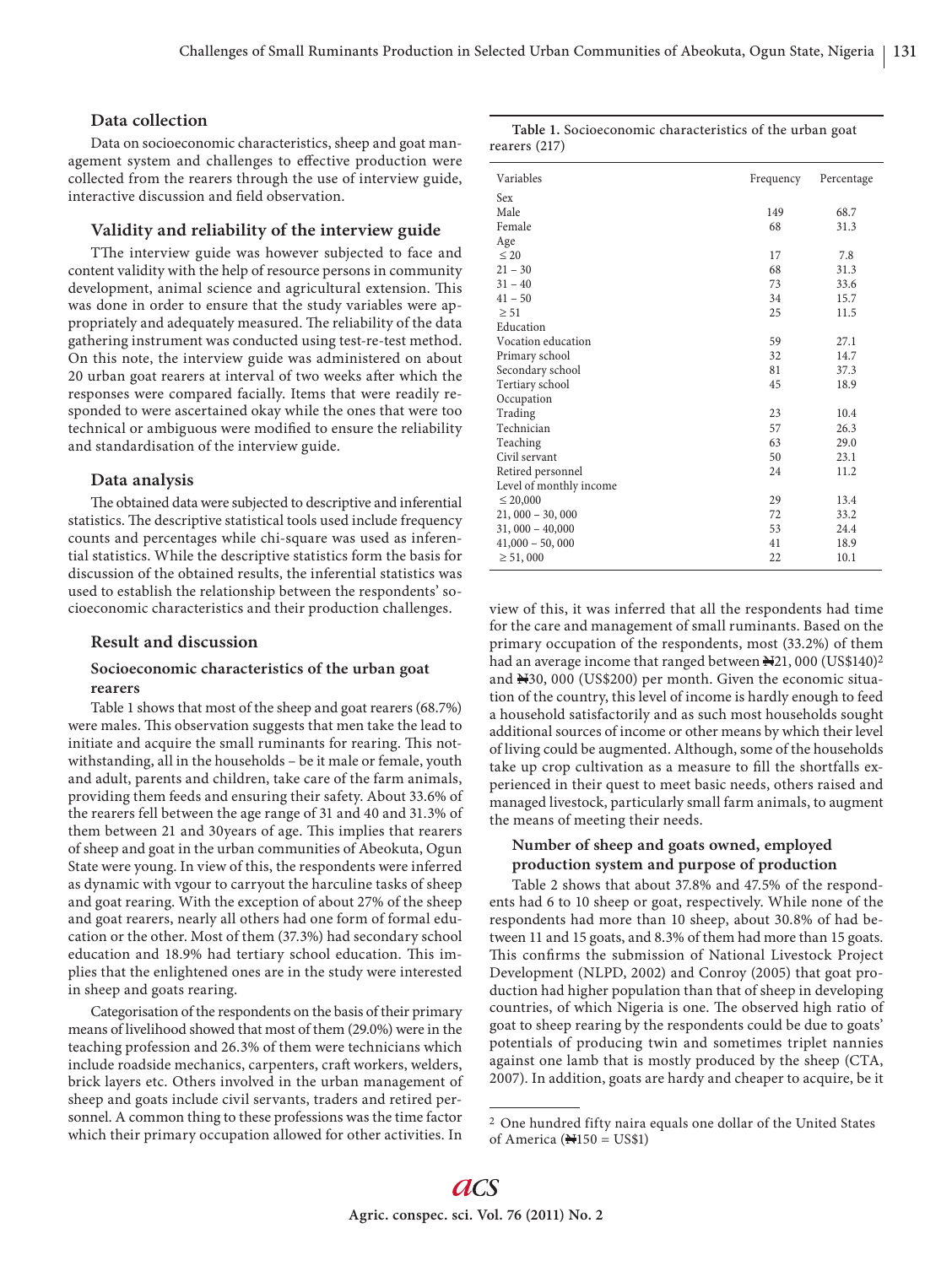| Table 2. Number of goats owned, and the employed              |  |
|---------------------------------------------------------------|--|
| production system of goat management by the respondents (217) |  |

| Variables                               | Frequency      | Percentage     |
|-----------------------------------------|----------------|----------------|
| Number of sheep owned                   |                |                |
| $\leq$ 5                                | 44             | 20.3           |
| $6 - 10$                                | $82*$          | 37.8           |
| $11 - 15$                               | 0 <sub>0</sub> | 0 <sub>0</sub> |
| $\geq 16$                               | 0 <sub>0</sub> | 0 <sub>0</sub> |
| Number of goats owned                   |                |                |
| $\leq$ 5                                | 29             | 13.4           |
| $6 - 10$                                | 103            | 47.5           |
| $11 - 15$                               | 67             | 30.8           |
| $\geq 16$                               | 18             | 8.3            |
| Purpose of production                   |                |                |
| Household consumption                   | 51             | 23.5           |
| Marketing                               | 27             | 12.4           |
| Home consumption and marketing          | 139            | 64.1           |
| Experience                              |                |                |
| $\leq$ 2years                           | 57             | 26.3           |
| $3 - 5$ years                           | 94             | 43.3           |
| $6 - 8$ years                           | 43             | 19.8           |
| $\geq$ 9years                           | 23             | 10.6           |
| Management system                       |                |                |
| Exclusively extensive management system | 71             | 32.7           |
| Exclusively intensive management system | 37             | 17.1           |
| Semi-intensive management system        | 109            | 50.2           |

\* Not all the respondents had sheep

weaners or matured buck and doe, than sheep. The reared sheep and goats were done mostly for the purpose of home consumption and marketing as indicated by 64.1% of the respondents. The 23.5% of the rearers of small ruminants who indicated household consumption as the main purpose of rearing also acceded to the fact that the animal were sold for income generation (Adu, 1985; Musa et al., 1998). On a similar note, the 12.4% of the respondents who indicated marketing as the main purpose of rearing the small ruminants also assented to consuming the animals whenever the need arise. Most of the respondents had been keeping the small ruminants for nothing less than 5years thereby putting them in position to relay relevant information on challenges to management of sheep and goats jn urban communities. As observed by Adebayo and Ajayi (2001) semi-intensive management system was largely employed by the respondents (50.2%) for care of the farm animals. This was based on the fact that the animals could be released to source for food and exercise themselves in addition to occasional provision of feed such as cassava peels, waste from fermented maize (pap) and kitchen left over for them. The owners also provide the animals water for drinking, shelter to shield them from environmental factors and have a place to lie at night.

About 32.7% of the respondents maintained an extensive management system in which they hardly provide the animals additional feed. However, this livestock management system exposes the animals to environmental dangers and economic losses. As animals roam about the streets, they constitute environmental nuisance, eating anything that comes their way. This may include decorative or horticultural plants, households' foods; defecate and litter the neighbours' compounds with faeces. The resultant effect of this includes maiming and killing of the animals. Also, the animals become exposed to stealing and losses as they roam about.

# Challenges to effective sheep and goat management **in the urban communities**

Given the environment in which the small ruminants were raised, a number of factors challenged effective production of sheep and goat in the study area. As indicated in Table 3, all (100%) the rearers of sheep and goats experienced the challenge of high cost of feeding, problem of off -season feeding and sourcing of variety of animal feeds. This implies that the problem of feeding remained an issue in livestock management. Apart from forages that could be gotten free of charge, all other feed stuff would be gotten at a cost, which at the long run may be too expensive for the rearers to bear. For instance, a 50kg bag of dried cassava peels cost about  $\textcolor{blue}{\blacktriangleright}400.00$  (US\$2.67) and this cannot feed more than four goats for 4days. As a matter of fact hardly do rearers provide their animals with concentrates which is much more expensive as ¼kg of growers' mash cost about N300.00 (US\$2) and this cannot feed more than four goats for 2days. Even the forages that were gotten free of charge and abundantly during the rainy season becomes rare during the dry season as all available greens turned brown and become unsuitable for consumption of the ruminants. Herding of the animals for foraging was among the feed related challenges indicated by 95.0% of the rearers. Herding exercise consumes time and requires extra hands which the rearers could not bear easily. On a similar note, rearers of the small ruminants find it difficult to source variety of feeds that could be use to ensure a balanced ration for the animals.

Other management challenges to urban rearing of sheep and goats include problem of suitable housing unit for the animals, as indicated by 96.8% of the rearers, and high cost of medicare (97.2%). For effective livestock management and performance, keepers are expected to provide suitable housing unit for their farm animals. It was however observed that most of the animals were not provided housing unit that could give them warmth and shield them from pest and diseases, and other environmental factors. This probably accounted for why 81.6% of the respondents experienced high incidence of pests and diseases, and sudden death of farm animals without visible cause by 44.2% of them. The situation was further compounded by inability of the sheep and goat rearers to afford or take up veterinary services for healthcare of the animals. As observed by Fabusoro *et al*. (2007), most of the sheep and goat rearers considered patronage of veterinary services as expensive and thus resulted to ethno or other alternative treatment of the animals. Those who undertook alternative treatment may however not be able to properly diagnose the animals for the disease(s) being treated and as such may only succeeded in treating the symptoms and not the cause of the disease. This action of the ruminant rearers may probably have accounted for the experienced sudden death of the animals without a visible cause or sign. In addition to the experienced death of the animals was low production performance of the animals indicated by 73.3% of the rearers. This could be could be attributed to poor feeding of the animals and incidence of pests and diseases on the animals.

As indicated by 93.5% of the respondents, the environmental nuisance constituted by the animals include defecating in the neighbourhood compounds, feeding on their decorative and horticultural crops, and blaring to the disturbance of people in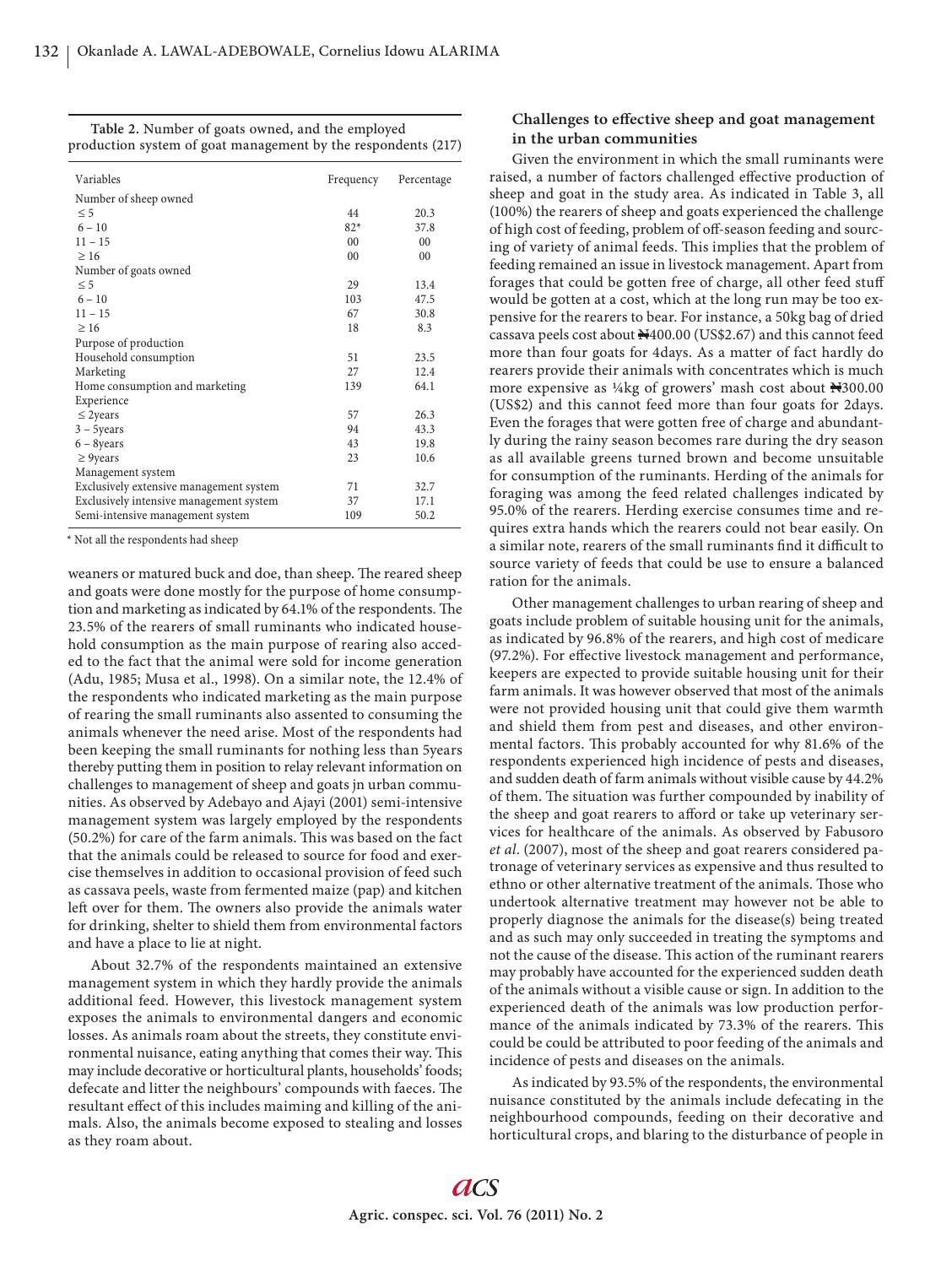| Variables                                       | Frequency | Percentage |
|-------------------------------------------------|-----------|------------|
| High cost of feeding                            | 217       | 100        |
| Incidence of pest and diseases                  | 177       | 81.6       |
| Sudden death of the farm animals without        | 96        | 44.2       |
| visible cause                                   |           |            |
| High cost of medicare                           | 211       | 97.2       |
| Sustenance of injury by the animals             | 69        | 31.8       |
| High time consumption                           | 122       | 56.2       |
| High cost of labour or tenders of the animals   | 163       | 75.1       |
| Low productivity performance of the animals     | 159       | 73.3       |
| Problem of herding                              | 206       | 95.0       |
| Theft of the farm animals                       | 217       | 100        |
| Problem of off-season feeding                   | 217       | 100        |
| Environmental nuisance of the animals           | 203       | 93.5       |
| Poor market structure for the animals           | 192       | 88.3       |
| Problem of housing for the animals              | 210       | 96.8       |
| Problem of sourcing feed variety for the animal | 217       | 100        |

the community, particularly in the depth of night. These actions thus lead to ensuing conflicts between the affected members of the community and owners of the sheep and goats. Reactions of the affected individuals to the irksome actions of the sheep and goats include maiming or killing of the animals thereby demeaning the social and economic value of the small ruminants. Other environmental factor that challenged production of the small ruminants was theft of the animals indicated by all (100%) the rearers. The issue of theft cannot be ruled out as long as the animals were allowed to roam about the streets as this makes it impossible to adequately protect the animals. Due to high cost of the meat from sheep and goats in relation to beef, 88.3% of the keepers experienced less available markets and poor marketing for the raised animals. As indicated by CTA (2006), the informal and poor marketing systems through which the small ruminants, particularly goats, were often sold results in underestimation of the economic value of the small ruminants.

# **Chi-square test of the relationship between the respondents' socioeconomic characteristics and the number of sheep and goats owned by them**

Chi-Square test of the relationship between the respondents' socioeconomic characteristics (sex:  $\chi^2$  = 21.06, *df* =4; age:  $\chi^2$  = 43.26,  $df = 16$ ; education:  $χ² = 78.09$ ,  $df = 12$ ; occupation:  $χ² =$ 62.57,  $df = 16$ ; income:  $χ² = 56.35$ ,  $df = 16$ ) and the experienced challenges to sheep and goat rearing in urban communities showed a significant relationship ( $p < 0.05$ ) as shown in Table 4. This implies that irrespective of the sex, age, level of education, type of occupation and level of income of the rearers of sheep and goats in the study area, identified challenges to effective small ruminant management remained issues of concern to all. Such challenges, as indicated by Conroy (2005), greatly limit productivity of the animals and hindered their growth in numbers. There was however no significant relationship between the keepers' rearing experience and challenges to effective management of the small ruminants in the study area. This suggests that the more experience acquired by a rearer on management of the small ruminants the better is such one able to manage-

| Table 4. Chi-square test of the relationship between the     |
|--------------------------------------------------------------|
| respondents' socioeconomic characteristics and challenges to |
| their effective urban goat management                        |

| Variables             | $\chi^2$ | Df | p value | Decision |
|-----------------------|----------|----|---------|----------|
| Sex                   | 21.056   | 4  | 0.018   | S        |
| Age                   | 43.264   | 16 | 0.049   | S        |
| Education             | 78.091   | 12 | 0.038   | S        |
| Occupation            | 62.571   | 16 | 0.026   | S        |
| Income                | 56.354   | 16 | 0.043   | S        |
| Rearing<br>experience | 33.859   | 12 | 0.647   | NS       |

ment or cushion the effect of the encountered challenges. And this is probably a factor that has enabled the keepers to remain in the urban small ruminant management.

## **Conclusion and recommendation**

Based on the outcome of this study, it was concluded that management of sheep and goats in urban communities of Abeokuta, Ogun State is greatly challenged by a number of factors which could be categorised as feed and feeding, health, environmental, marketing and routine management related challenges. The feed and feeding related challenges were however outstanding among all the identified challenges. In view of this, and all other challenges to effective sheep and goat rearing, there is need to take a conscious and indepth look at the challenges holistically and have them adequately addressed by stakeholders in urban agriculture and livestock production for effective urban production of small ruminants. Meanwhile, keepers of sheep and goats can embark on the following recommendation to ensure successful management:

- 1. The small ruminants should be provided with well drained, good and protective housing unit.
- 2. All year round feeding of the small ruminants should be ensured through sourcing of variety of feeds.
- 3. The animals should be kept indoors or tethered so as prevent them from destroying decorative and horticultural and food crops in the neighbourhood and also safe them from theft and losses.
- 4. The animals should be given preventive care to check the incidence of pest and diseases of the animals, and where that occurred, veterinary services should be consulted.
- 5. To ensure good marketing for the small ruminants, rearers should target the festive period when the animals would command good market price.

## **References**

- Adebayo, K. and Ajayi, O. O. (2001). Factors determining the practice of crop-livestock integration in the derived savanna and rainforest zones of Nigeria. Journal of Agricultural Science, Sciences, Environment and Technology (ASSET) Series A 1(1): 91 – 100
- Aihonsu, J. O. Y., Jimoh, S. B. and Banwo, A. (2006). Economic analysis of commercial farming in Ijebu and Remo Divisions of Ogun State, Nigeria. The Ogun Journal of Agricultural Sciences,  $4:1 - 11$